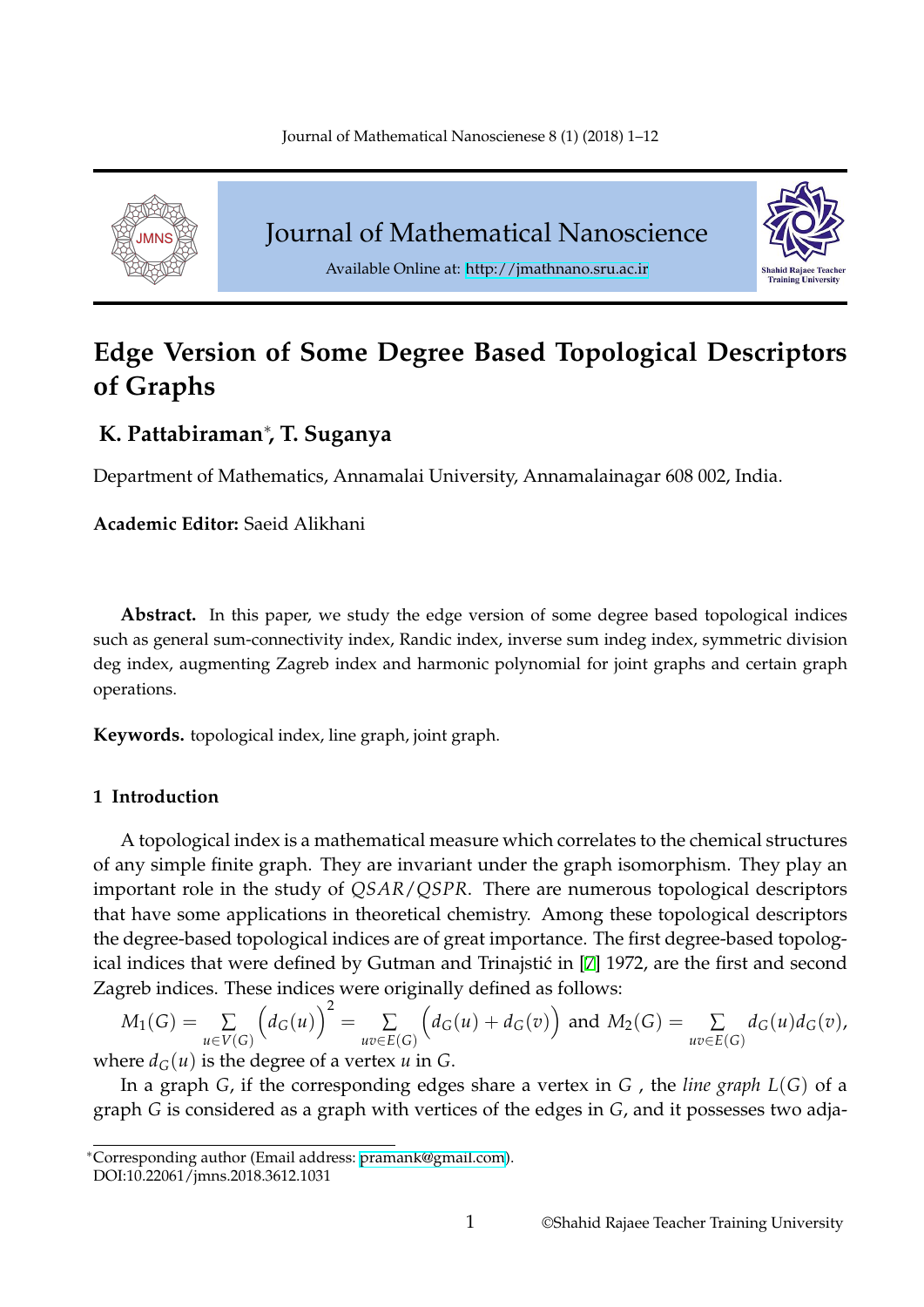cent vertices. Similarly, the degree of an edge  $e \in E(G)$  is represented by the number of its adjacent vertices in *V*(*L*(*G*)). In this paper, we study the edge version of [so](#page-0-0)[me](#page-11-0) degree based topological indices such as general sum-connectivity index, Randic index, inverse sum indeg index, symmetric division deg index, augmenting Zagreb index and harmonic polynomial for joint graphs and certain graph operations.

## **2 Preliminaries**

## **2.1 Edge version of Atom-bond connectivity index**

The atom-bond connectivity index was proposed by Estrada et al. [1] which is defined as *ABC*(*G*) =  $\sum_{uv \in E(G)} \sqrt{\frac{d_G(u) + d_G(v) - 2}{d_G(u) \times d_G(v)}}$  $\frac{G(u)+u_G(v)-2}{d_G(u)\times d_G(v)}$ . For more details about *ABC* index, see [2–5]. Referring to the end vertex degree  $d_G(e)$  and  $d_G(f)$  of edges *e* and *f* in a line graph of *G*, Farahani [6] proposed the edge version of atom-bond connectivity in[de](#page-11-1)x which is defined as  $_{e}ABC(G)$  = ∑*uv∈E*(*G*)  $\sqrt{d_{L(G)}(e) + d_{L(G)}(f) - 2}$  $d_{L(G)}^{L(G)}(e) \times d_{L(G)}(f)}$  $d_{L(G)}^{L(G)}(e) \times d_{L(G)}(f)}$  $d_{L(G)}^{L(G)}(e) \times d_{L(G)}(f)}$ , where  $d_{L(G)}(e)$  is the degree of the edge *e* [in](#page-11-2) the lin[e g](#page-11-3)raph  $L(G)$ .

## **2.2 Edge version of sum-connectivity index index**

The *sum-connectivity index* was proposed by Zhou and Trinajstić [8] in 2009, which is defined as the sum over all the edges of the graph of the terms  $(d_G(u) + d_G(v))^{\frac{-1}{2}}.$  This concept was extended to the general sum-connectivity index in 2010 [9], which is defined as follows:  $\chi_{\alpha}(G) = \sum$ *uv∈E*(*G*)  $(d_G(u) + d_G(v))^{\alpha}$ . The edge version of sum-connecti[vi](#page-11-5)ty index expressed as  $e\chi_{\alpha}(G) = \sum$ *e*, *f∈E*(*L*(*G*))  $(d_{L(G)}(e) + d_{L(G)}(f))^{\alpha}$ , where  $\alpha$  is a real [nu](#page-11-6)mber. The sum-connectivity index correlate well with the  $\pi$ -electron energy of benzenoid hydrocarbons [17].

## **2.3 Edge version of Randic index**

The *Randic index* which is defined as the multiple over all the edges of [the](#page-11-7) graph of the terms (*dG*(*u*)*dG*(*v*)) *<sup>−</sup>*<sup>1</sup> <sup>2</sup> . The edge version of Randic index expressed as

$$
{}_{e}R_{\alpha}(G) = \sum_{e,f \in E(L(G))} (d_{L(G)}(e)d_{L(G)}(f))^{\alpha}.
$$

## **2.4 Edge version of Harmonic index**

Zhang [15, 16] introduced the harmonic index in 2012 which is defined as

$$
H(G) = \sum_{uv \in E(G)} \frac{2}{d_G(x) + d_G(y)}.
$$

The edge version of harmonic index is defined as

$$
{}_{e}H(G) = \sum_{ef \in E(L(G))} \frac{2}{d_{L(G)}(e) + d_{L(G)}(f)}.
$$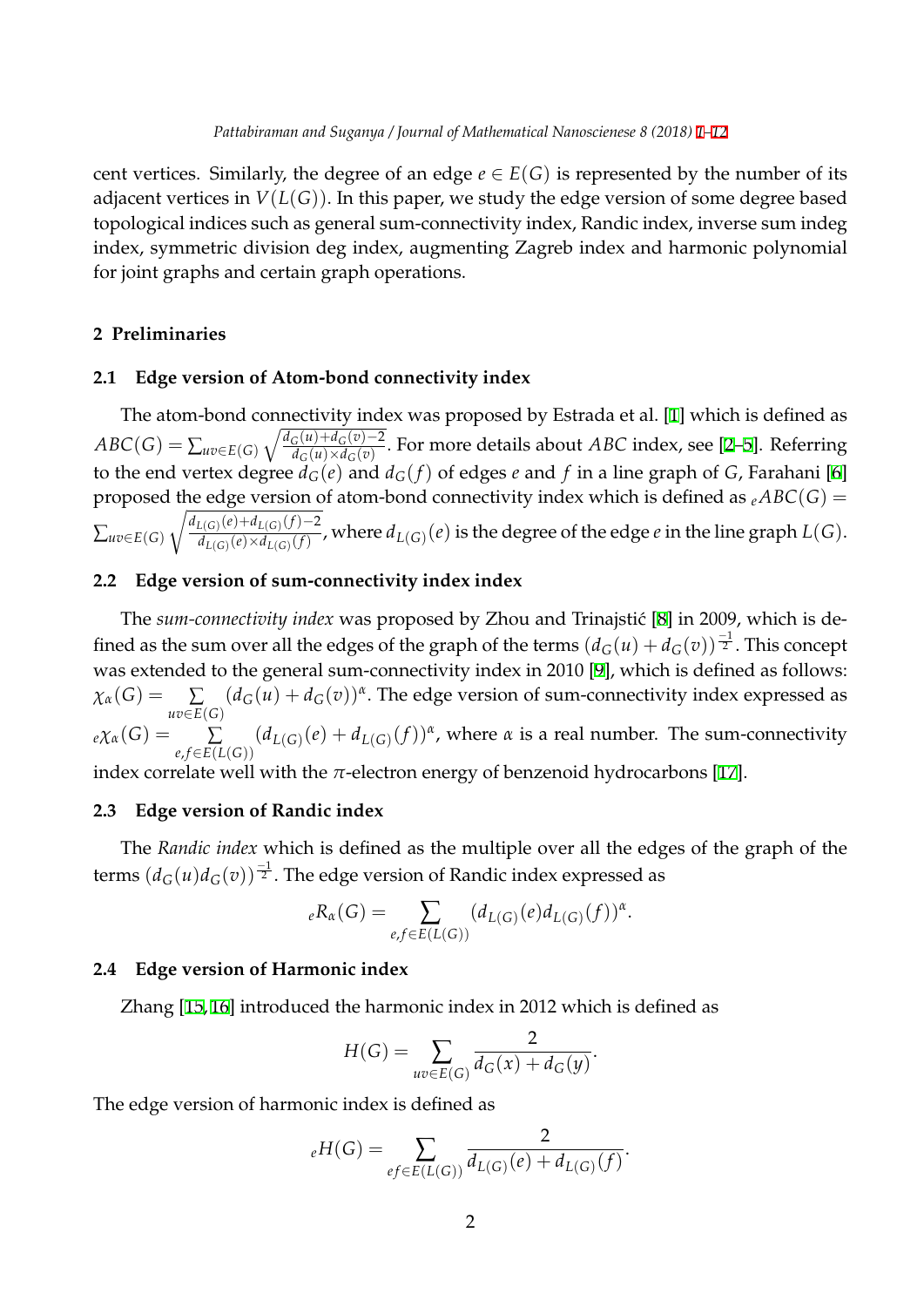#### **2.5 Edge version of inverse sum indeg and symmetric division deg indices**

The edge version of inverse sum indeg index is defined as

$$
{}_{e}ISI(G) = \sum_{ef \in E(L(G))} \frac{d_{L(G)}(e)d_{L(G)}(f)}{d_{L(G)}(e) + d_{L(G)}(f)}.
$$

where  $d_{L(G)}(e)$  is the degree of the edge  $e$  in  $L(G)$  and the edge version of symmetric division deg index is defined as  $_eSDD(G) = \sum$ *e f∈E*(*L*(*G*)  $d_{L(G)}(e)^{2} + d_{L(G)}(f)^{2}$  $\frac{d_{L(G)}(e)}{d_{L(G)}(e)d_{L(G)}(f)}$ .

#### **2.6 Edge version of Augumenting Zagreb index index**

Furtula et al [12] modify the *ABC* index and named as Augumenting Zagreb index. The correlating ability among several topological indices possess by *AZ I*. The edge version of *AZI* is defined as  $_{e}$ *AZI*(*G*) =  $\sum$ *e f∈E*(*L*(*G*)  $\int dL(G)(e)d_{L(G)}(f)$ *dL*(*G*) (*e*)+*dL*(*G*) (*f*)*−*2  $\big)^3$ .

#### **2.7 Edge version of Harmonic polynomial**

The harmonic polynomial is defined in [11] as  $H(G,x) = \sum_{\alpha}$ *uv∈E*(*G*)  $2x^{d_G(u)+d_G(v)-1}$ . Note that  $\int_0^1 H(G, x) dx = H(G)$ . The edge version of harmonic polynomial is defined as  $eH(G, x) =$ 

∑ *e f∈E*(*L*(*G*)  $2x^{d}L(G)(e)+d_{L(G)}(f)-1$ .

#### **3 Main Results**

Joint structure and graph operation of basic molecular structures are frequently found in the new chemical compounds, nanomaterials and drugs in the fields of chemical and pharmaceutical engineering. The phenomenon provides us some hints on the significance and feasibility of the research on the chemical and pharmacological properties of these molecular structures. In this section, the edge version of some topological indices for joint graphs and certain graph operations are determined.



Figure 1. The graph  $P_n + C_m$ .

**Theorem 3.1.** *Let*  $G = P_n + C_m$  *be the join graph for*  $n \geq 4, m \geq 3$ , *see Figure 1. Then*  $(i) e^{\chi_{\alpha}(P_n + C_m)} = (n + m - 7)(4)^{\alpha} + 3^{\alpha} + 3(5)^{\alpha} + 3(6)^{\alpha}.$  $(iii)$   ${}_{e}R_{\alpha}(P_{n} + C_{m}) = (n + m - 7)(4)^{\alpha} + 2^{\alpha} + 3(6)^{\alpha} + 3(9)^{\alpha}.$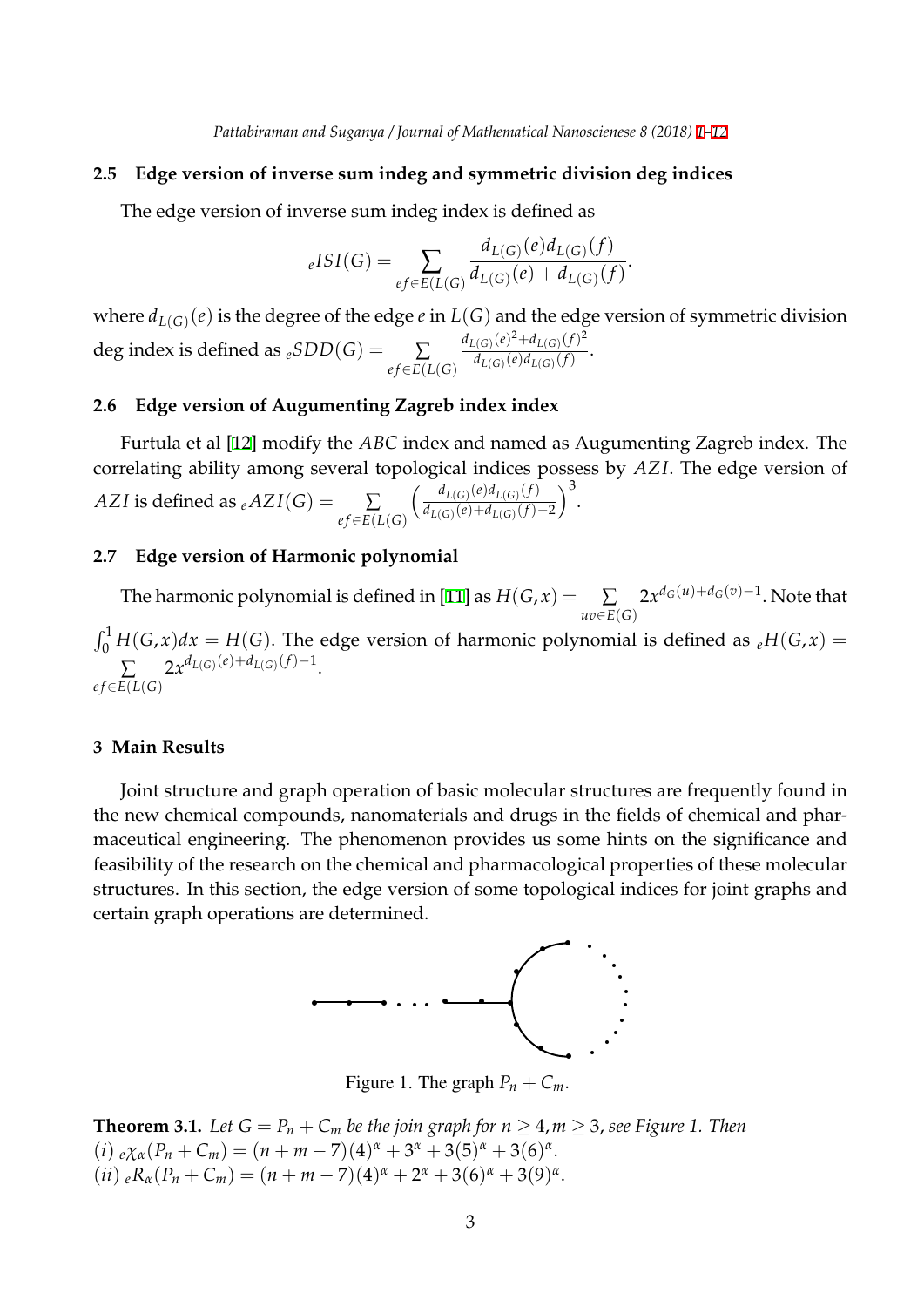**Proof.** (*i*) Apply induction method, one can see that this line graph possesses  $n + m$ edges. Let  $d_{L(G)}(e)$  and  $d_{L(G)}(f)$  be the degree of edge of  $e$ . From the str[uc](#page-0-0)[tur](#page-11-0)e of the graph  $P_n + C_m$ , we consider the following.

| $(d_{L(G)}(e), d_{L(G)}(f))$ , where $ef \in E(L(G))$ Number of edges |         |
|-----------------------------------------------------------------------|---------|
| (1,2)                                                                 |         |
| (2,2)                                                                 | $n+m-7$ |
| (2,3)                                                                 |         |
| (3,3)                                                                 |         |

Table 1.1. Degree of vertices in *L*(*G*).

From the definition of *<sup>e</sup>χ<sup>α</sup>* and Table 1.1, we have

$$
e\chi_{\alpha}(G) = \sum_{e,f \in E(L(G))} (d_{L(G)}(e) + d_{L(G)}(f))^{\alpha}
$$
  
=  $(n + m - 7)(4)^{\alpha} + 3^{\alpha} + 3(5)^{\alpha} + 3(6)^{\alpha}.$ 

A similar argument of (*i*), we obtain the result of (*ii*).

**Corollary 3.2.** *Let*  $G = P_n + C_m$  *be the join graph. Then* 

$$
e\chi_{\alpha}(G) = \begin{cases} 4(n+m+2), & \text{if } \alpha = 1; \\ \frac{1}{60}(15n+15m+71), & \text{if } \alpha = -1; \\ 16(n+m+5), & \text{if } \alpha = 2; \\ 2(n+m-7) + \sqrt{3} + 3\sqrt{5} + 3\sqrt{6}, & \text{if } \alpha = \frac{1}{2}; \\ \frac{n+m-7}{2} + \frac{3}{\sqrt{5}} + \frac{3}{\sqrt{6}} + \frac{1}{\sqrt{3}} +, & \text{if } \alpha = \frac{-1}{2}. \end{cases}
$$

**Proof**: Putting  $\alpha = 1$  in Theorem 2.1, we get

$$
e\chi(G) = 3 + (n + m - 1)4 + 15 + 18
$$
  
= 4(n + m + 2).

Putting *α* = *−*1 in Theorem 2.1, we get

$$
e\chi_{-1}(G) = (n + m - 7)(4)^{-1} + 3^{-1} + 3(5)^{-1} + 3(6)^{-1}
$$
  
=  $\frac{1}{60}(15n + 15m + 71).$ 

Putting  $\alpha = 2$  in Theorem 2.1, we get

$$
e\chi_2(G) = (n + m - 7)(4)^2 + 3^2 + 3(5)^2 + 3(6)^2
$$
  
= 16(n + m + 5).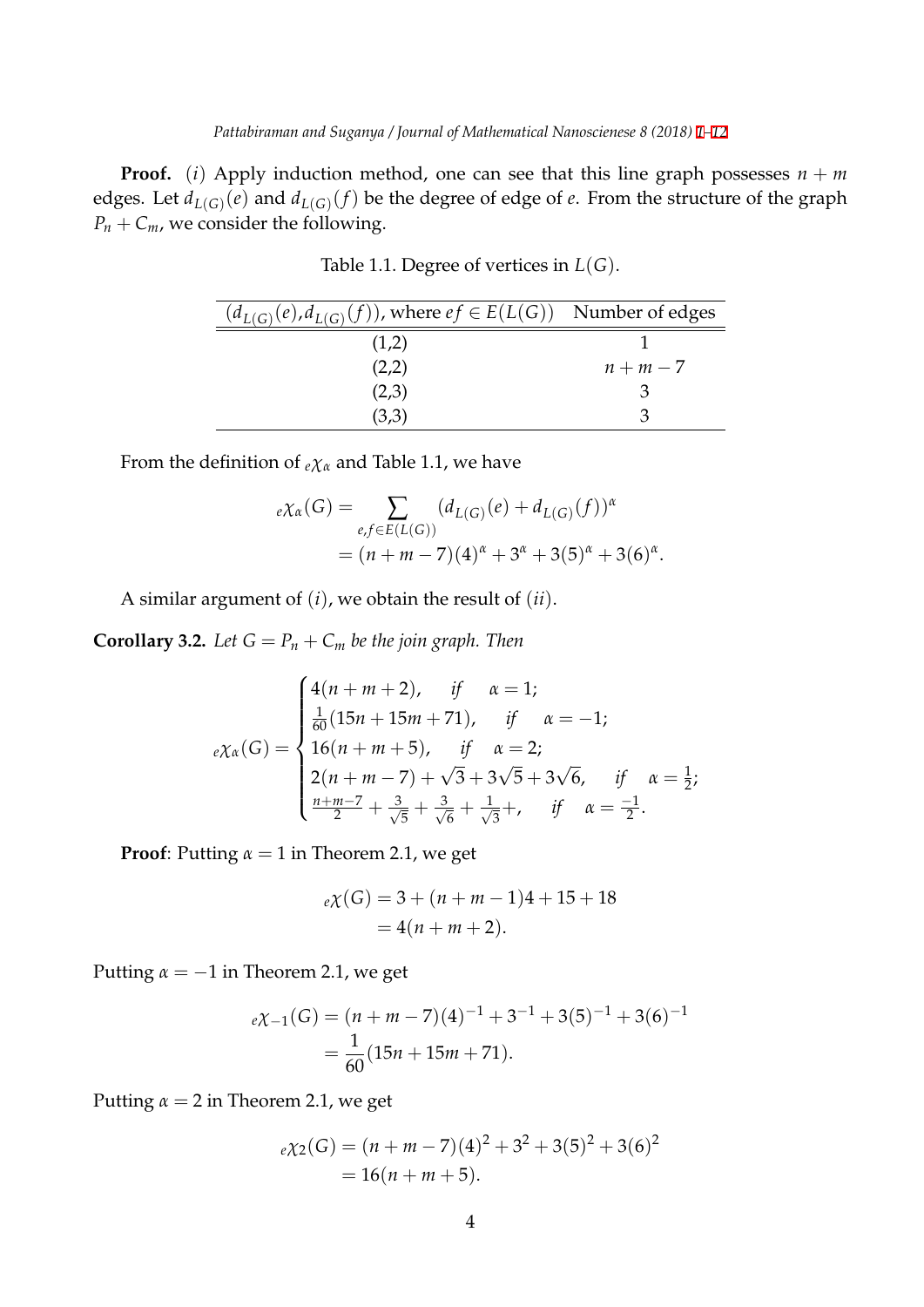Putting  $\alpha = \frac{1}{2}$  in Theorem 2.1, we get

$$
e\chi_{\frac{1}{2}}(G) = (n+m-7)(4)^{\frac{1}{2}} + 3^{\frac{1}{2}} + 3(5)^{\frac{1}{2}} + 3(6)^{\frac{1}{2}}
$$
  
= 2(n+m-7) +  $\sqrt{3}$  +  $3\sqrt{5}$  +  $3\sqrt{6}$ .

Putting  $\alpha = \frac{-1}{2}$  in Theorem 2.1, we get

$$
eX_{\frac{-1}{2}}(G) = (n+m-7)(4)^{\frac{-1}{2}} + 3^{\frac{-1}{2}} + 3(5)^{\frac{-1}{2}} + 3(6)^{\frac{-1}{2}}
$$

$$
= \frac{1}{\sqrt{3}} + \frac{n+m-7}{2} + \frac{3}{\sqrt{5}} + \frac{3}{\sqrt{6}}.
$$

**Corollary 3.3.** Let  $G = P_n + C_m$  be the join graph. Then

$$
{}_{e}R_{\alpha}(G) = \begin{cases} 4n + 4m + 19, & \text{if } \alpha = 1; \\ \frac{1}{12}(3n + 3m - 5), & \text{if } \alpha = -1; \\ 16n + 16m + 243, & \text{if } \alpha = 2; \\ 2(n + m) + \sqrt{2} + 3\sqrt{6} - 5, & \text{if } \alpha = \frac{1}{2}; \\ \frac{n + m - 5}{2} + \frac{1}{\sqrt{2}} + \frac{3}{\sqrt{6}}, & \text{if } \alpha = \frac{-1}{2}. \end{cases}
$$

Using Table 1.1 and definitions of the edge version of *ISI SDD AZI* and  $_{e}H(G, x)$ , we obtain the following theorem.

**Theorem 3.4.** Let  $G = P_n + C_m$  be the join graph. Then  $(i) \, eSDD(G) = 2(n+m) - 1.$  $(ii)$   $_{e}ISI(G) = n + m + \frac{53}{30}.$  $(iii)$   $_e$ AZI(*G*) =  $\frac{1}{16}$ (128*n* + 128*m* − 141).  $(iv) eH(G, x) = 2x^2(1 + x(n + m - 7)) + 6x^4(1 + x).$ 



**Theorem 3.5.** *Let*  $G = P_n + S_m$  *be the join graph for n, m*  $\geq$  4*, see Figure 2. Then*  $(i) e \chi_{\alpha}(G) = 3^{\alpha} + (n-4)4^{\alpha} + (2+m)^{\alpha} + \frac{(m-1)(m-2)}{n^2}(2(m-1))^{\alpha} + (m-1)(2m-1)^{\alpha}.$ (ii)  ${}_{e}R_{\alpha}(G) = 2^{\alpha} + 4^{\alpha}(n-4) + (2m)^{\alpha} + \frac{(m-1)(m-2)}{2}((m-1)^{2})^{\alpha} + (m-1)(m^{2}-m)^{\alpha}.$ 

**Proof.** Apply the induction method, one can see that this line graph possesses

$$
\frac{2(m+2)+(m-1)(m-2)}{2}
$$

edges. Let  $d_{L(G)}(e)$  be the degree of edge of  $e$ . From the structure of the graph  $P_n + S_m$ , we consider the following edge partitions.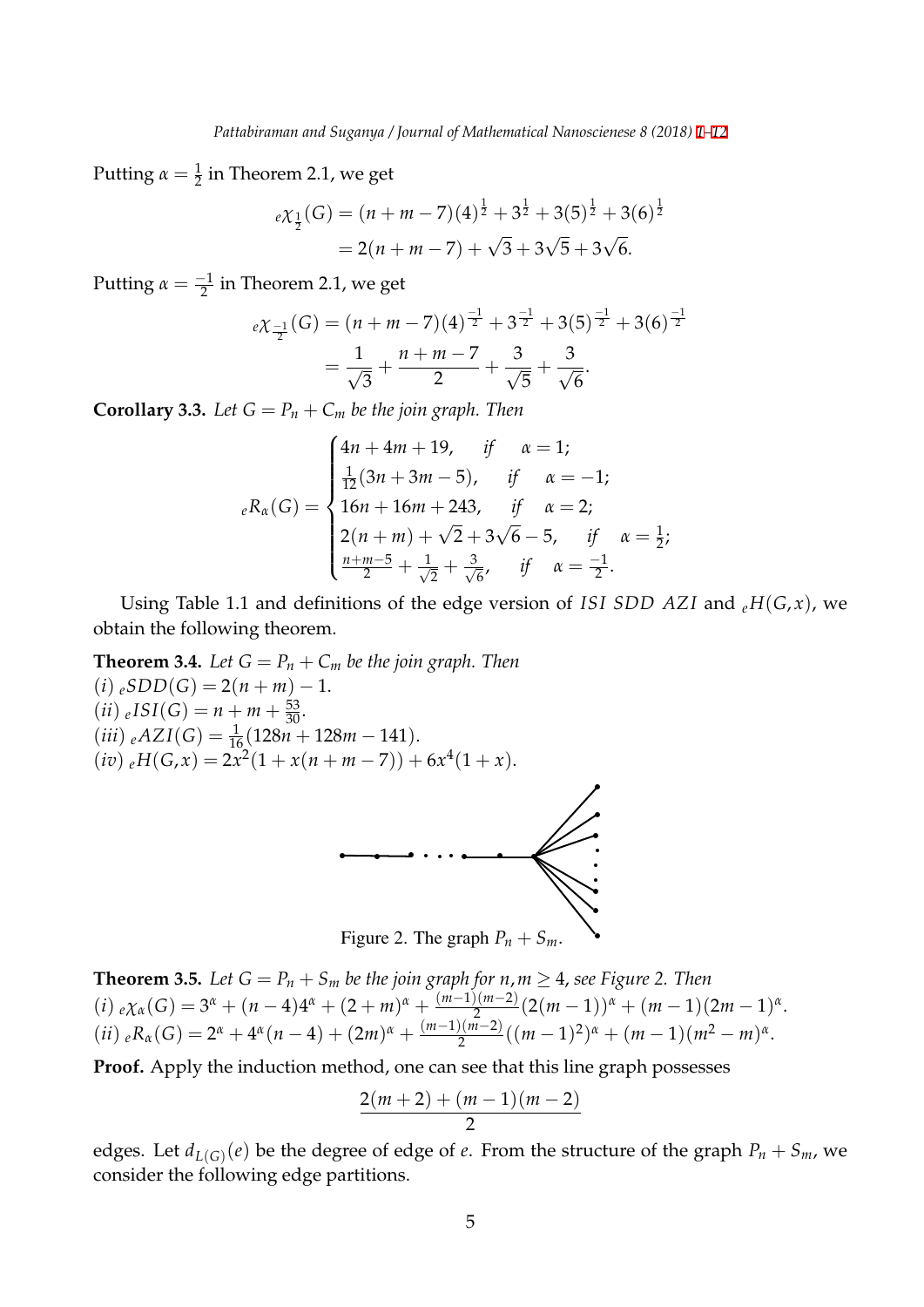| $(d_{L(G)}(e), d_{L(G)}(f))$ , where $ef \in E(L(G))$ Number of edges |                          |
|-----------------------------------------------------------------------|--------------------------|
| (1,2)                                                                 |                          |
| (2,2)                                                                 | $n-4$                    |
| (2,m)                                                                 |                          |
| $(m-1,m-1)$                                                           | $\frac{(m-1)(m-2)}{m-2}$ |
| $(m-1,m)$                                                             | $m-1$                    |

Table 1.2. Degree of vertices in *L*(*G*).

From the definition of  $e\chi_{\alpha}$  and Table 1.2, we obtain

$$
e\chi_{\alpha}(G) = \sum_{e,f \in E(L(G))} (d_{L(G)}(e) + d_{L(G)}(f))^{\alpha}
$$
  
=  $3^{\alpha} + (n-4)4^{\alpha} + (2+m)^{\alpha} + \frac{(m-1)(m-2)}{2} (2(m-1))^{\alpha}$   
+  $(m-1)(2m-1)^{\alpha}$ .

A similar argument of (*i*), we get (*ii*).

**Corollary 3.6.** *Let*  $G = P_n + S_m$  *be the join graph. Table 1.2, we obtain* 

$$
e\chi_{\alpha}(G) = \begin{cases} m^3 - 2m^2 + 3m + 4n - 8, & \text{if } \alpha = 1; \\ n + \frac{1}{2+m} + \frac{(m-1)(m-2)}{4(m-1)} + \frac{m-1}{2m-1}, & \text{if } \alpha = -1; \\ 2m^4 - 6m^3 + 25m^2 + 13m + 16n - 40, & \text{if } \alpha = 2; \\ \sqrt{m+2} + \frac{m(m-1)}{2}\sqrt{(2m-1)} + \sqrt{3} + 2(n-4), & \text{if } \alpha = \frac{1}{2}; \\ \frac{1}{\sqrt{2+m}} + \frac{(m-1)(m-2)}{2\sqrt{(2(m-1))}} + \frac{(m-1)}{\sqrt{(2m-1)}} + \frac{1}{\sqrt{3}} + \frac{(n-4)}{2}, & \text{if } \alpha = \frac{-1}{2}. \end{cases}
$$

**Proof.** Putting  $\alpha = 1$  in Theorem 2.7, we get

$$
e\chi(G) = 3 + (n-4)4 + (2+m) + \frac{(m-1)(m-2)}{2}(2(m-1)) + (m-1)(2m-1)
$$
  
=  $m^3 - 2m^2 + 3m + 4n - 8$ .

Putting *α* = *−*1 in Theorem 2.7, we get

$$
e\chi_{-1}(G) = 3^{-1} + (n-4)4^{-1} + (2+m)^{-1} + \frac{(m-1)(m-2)}{2}(2(m-1))^{-1}
$$

$$
+ (m-1)(2m-1)^{-1} = n + \frac{1}{2+m} + \frac{(m-1)(m-2)}{4(m-1)} + \frac{m-1}{2m-1}.
$$

Putting  $\alpha = 2$  in Theorem 2.7, we get

$$
e\chi_2(G) = 3^2 + (n-4)4^2 + (2+m)^2 + \frac{(m-1)(m-2)}{2}(2(m-1))^2 + (m-1)(2m-1)^2
$$
  
= 2m<sup>4</sup> - 6m<sup>3</sup> + 25m<sup>2</sup> + 13m + 16n - 40.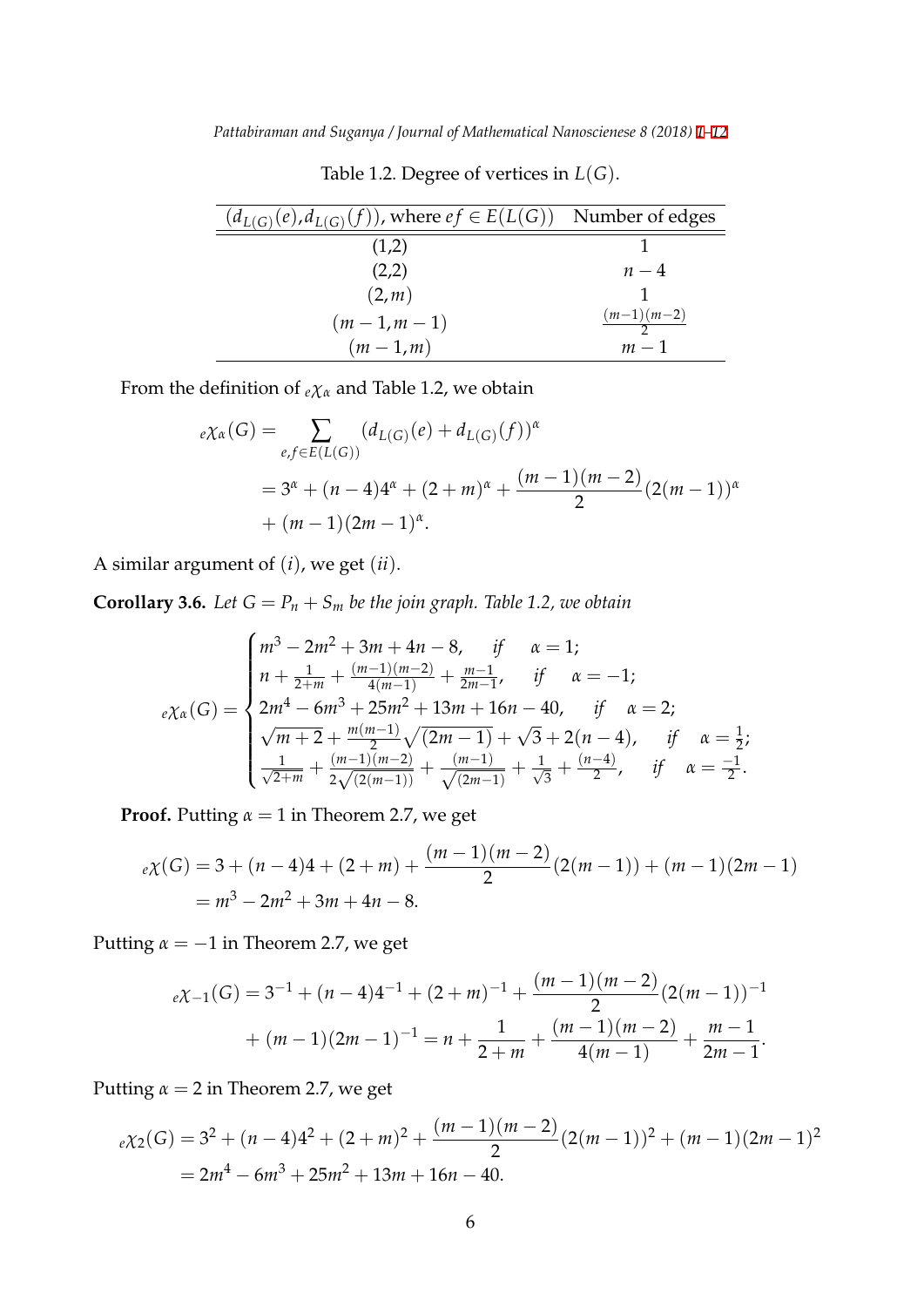Putting  $\alpha = \frac{1}{2}$  in Theorem 2.7, we get

$$
eX_{\frac{1}{2}}(G) = 3^2 + (n-4)4^{\frac{1}{2}} + (2+m)^{\frac{1}{2}} + \frac{(m-1)(m-2)}{2}(2(m-1))^{\frac{1}{2}} + (m-1)(2m-1)^{\frac{1}{2}}
$$
  
=  $\sqrt{3} + 2(n-4) + \sqrt{2+m} + \frac{(m-1)(m-2)}{2} \sqrt{(2(m-1))} + (m-1)\sqrt{(2m-1)}$ .

Putting  $\alpha = \frac{-1}{2}$  in Theorem 2.7, we get

$$
e\chi_{\frac{-1}{2}}(G) = 3^2 + (n-4)4^{\frac{-1}{2}} + (2+m)^{\frac{-1}{2}} + \frac{(m-1)(m-2)}{2}(2(m-1))^{\frac{-1}{2}} + (m-1)(2m-1)^{\frac{-1}{2}}
$$
  
=  $\frac{1}{\sqrt{3}} + \frac{(n-4)}{2} + \frac{1}{\sqrt{2+m}} + \frac{(m-1)(m-2)}{2\sqrt{(2(m-1))}} + \frac{(m-1)}{\sqrt{(2m-1)}}.$ 

**Corollary 3.7.** *Let*  $G = P_n + S_m$  *be the join graph. Then* 

$$
{}_{e}R_{\alpha}(G) = \begin{cases} \frac{1}{2}(m^{4} - 3m^{3} - 5m^{2} - m + 8n + 26), & \text{if } \alpha = 1; \\ \frac{(m-2)}{2(m-1)} + \frac{(m-1)}{(m^{2}-m)} + \frac{1}{2m} + \frac{n-4}{4} + \frac{1}{2}, & \text{if } \alpha = -1; \\ \frac{(m-1)(m-2)}{2}(m^{2} - 2m + 1)^{2} + (m-1)(m^{4} + m^{2} - 2m^{3}) + 4m^{2} + 4 \\ + 16(n-4), & \text{if } \alpha = 2; \\ \frac{m^{3} - 4m + 5m}{2} + \sqrt{2m} + 2n + \sqrt{2} - 9 + (m-1)\sqrt{m^{2} - m}, & \text{if } \alpha = \frac{1}{2}; \\ \frac{m-1}{\sqrt{m^{2}-m}} + \frac{1}{\sqrt{2m}} + \frac{n+m-6}{2} + \frac{1}{\sqrt{2}}, & \text{if } \alpha = \frac{-1}{2}. \end{cases}
$$

**Proof**: Putting  $\alpha = 1$  in Theorem 2.9, we get

$$
{}_{e}R(G) = 2 + 4(n - 4) + (2m) + \frac{(m - 1)(m - 2)}{2}((m - 1)^{2}) + (m - 1)(m^{2} - m)
$$
  
=  $\frac{1}{2}(m^{4} - 3m^{3} - 5m^{2} - m + 8n + 26).$ 

Putting  $\alpha = -1$  in Theorem 2.9, we get

$$
{}_{e}R_{-1}(G) = 2^{-1} + 4^{-1}(n-4) + (2m)^{-1} + \frac{(m-1)(m-2)}{2}((m-1)^{2})^{-1} + (m-1)(m^{2} - m)^{-1}
$$
  
=  $\frac{1}{2} + \frac{n-4}{4} + \frac{1}{2m} + \frac{(m-1)(m-2)}{2(m-1)^{2}} + \frac{(m-1)}{m^{2} - m}.$ 

Putting  $\alpha = 2$  in Theorem 2.9, we get

$$
{}_{e}R_{2}(G) = 2^{2} + 4^{2}(n - 4) + (2m)^{2} + \frac{(m - 1)(m - 2)}{2}((m - 1)^{2})^{2} + (m - 1)(m^{2} - m)^{2}
$$
  
= 
$$
\frac{(m - 1)(m - 2)}{2}(m^{2} - 2m + 1)^{2} + (m - 1)(m^{4} = m^{2} - 2m^{3}) + 4m^{2} + 4 + 16(n - 4).
$$

Putting  $\alpha = \frac{1}{2}$  in Theorem 2.9, we get

$$
{}_{e}R_{\frac{1}{2}}(G) = 2^{\frac{1}{2}} + 4^{\frac{1}{2}}(n-4) + (2m)^{\frac{1}{2}} + \frac{(m-1)(m-2)}{2}((m-1)^{2})^{\frac{1}{2}} + (m-1)(m^{2}-m)^{\frac{1}{2}}
$$
  
= 
$$
\frac{m^{3} - 4m + 5m}{2} + \sqrt{2m} + 2n + \sqrt{2} - 9 + (m-1)\sqrt{m^{2}-m}.
$$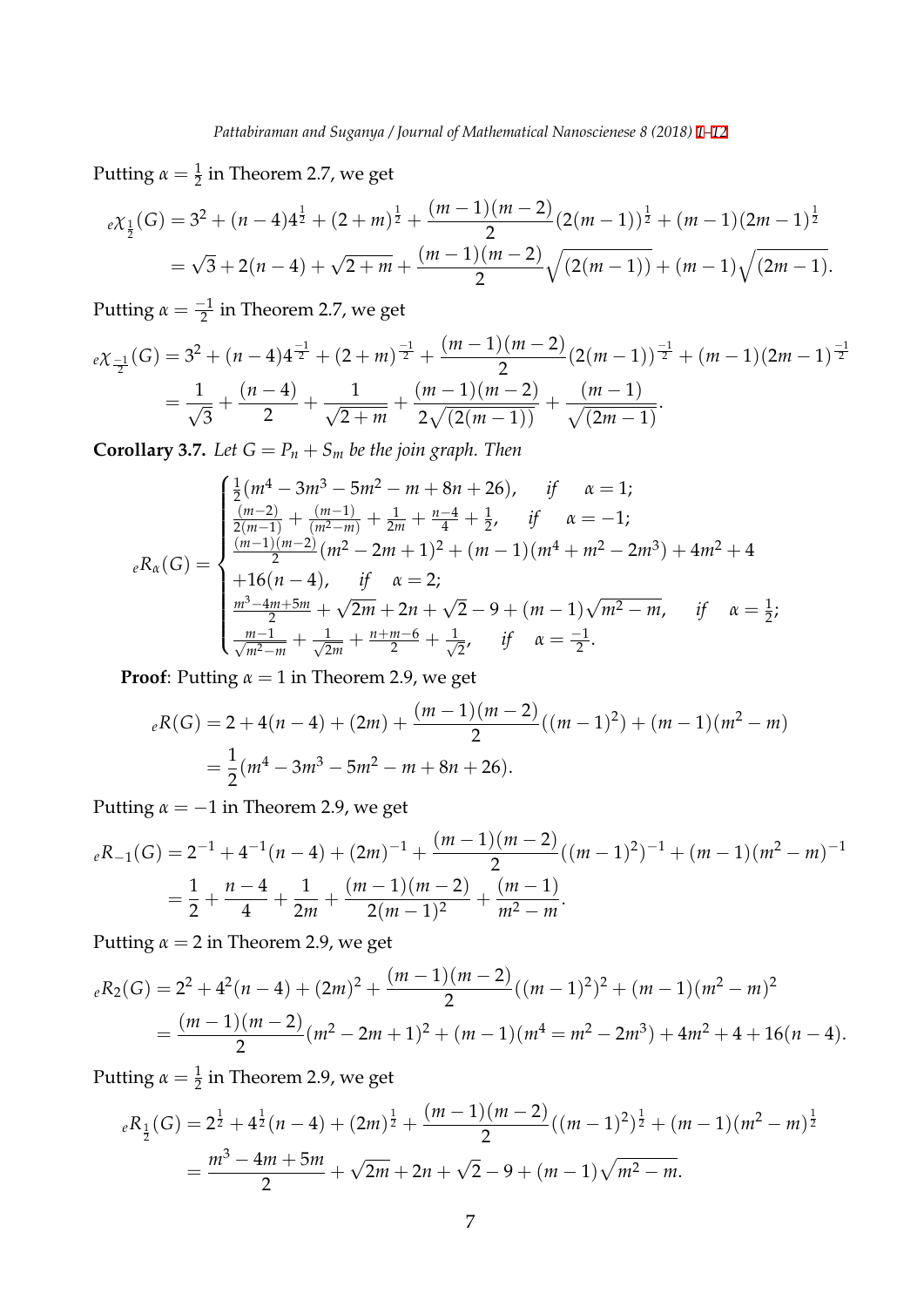Putting  $\alpha = \frac{-1}{2}$  in Theorem 2.9, we get

$$
{}_{e}R_{\frac{-1}{2}}(G) = 2^{\frac{-1}{2}} + 4^{\frac{-1}{2}}(n-4) + (2m)^{\frac{-1}{2}} + \frac{(m-1)(m-2)}{2}((m-1)^{2})^{\frac{-1}{2}} + (m-1)(m^{2} - m)^{\frac{-1}{2}}
$$
  
=  $\frac{1}{\sqrt{2}} + \frac{n-4}{2} + \frac{1}{\sqrt{2m}} + \frac{(m-1)(m-2)}{2(m-1)} + \frac{m-1}{\sqrt{m^{2} - m}}.$ 

Using Table 1.2 and definitions of the edge version of *ISI*, *SDD*, *AZ I* and *H*(*G*, *x*), we obtain the following theorem.

Theorem 3.8. Let 
$$
G = P_n + S_m
$$
 be the join graph. Then  
\n(i)  $eSDD(G) = \frac{6n-19}{3} + \frac{m^2+4}{4m} + \frac{m^4-5m^3+9m^2-7m+2}{2(m-1)} + \frac{2m^3-4m^2+3m-1}{2m-1}$ ,  
\n(ii)  $eISI(G) = \frac{(m-1)^2(m-2)}{4} + \frac{m^3-2m^2+m}{2m-1} + \frac{2m}{2+m} + \frac{3n-10}{3}$ ,  
\n(iii)  $eAZI(G) = 8n - 16 + \frac{(m-1)^7(m-2)}{16m^3} + \frac{(m-1)^4m^3}{(m^2-m-2)^3}$ .  
\n(iv)  $eH(G,x) = (n-4)2x^3 + 2x^2 + 2x^{(m-1)} + (m-1)(m-2)x^{2m-1} + (m-1)2x^{2m}$ .

Figure 3. The graph  $C_m + P_n + C_m$ .

**Theorem 3.9.** *Let*  $G = C_m + P_n + C_m$  *be the join graph for*  $n \geq 4, m \geq 3$ , *see Figure 3. Then* (*i*) *The edge version of general sum connectivity index is*  $e\chi_a(G) = (n + 2m - 10)(4)^a + 6(5)^a +$  $6(6)^{\alpha}$ .

(*ii*) *The edge version of Randic index is*  ${}_{e}R_{\alpha}(C_{m} + P_{n} + C_{m}) = 2^{\alpha} + 4^{\alpha} + 6(6)^{\alpha} + 6(9)^{\alpha}$ .

**Proof.** Apply the induction method, one can see that this line graph possesses  $n + 2m + 2$ edges. Let  $d_{L(G)}(e)$  and  $d_{L(G)}(f)$  be the degree of edge of  $e$ . From the structure of the graph  $C_m + P_n + C_m$ , we consider the following degree cases

Table 1.3. Degree of vertices in *L*(*G*).

| $(d_{L(G)}(e), d_{L(G)}(f))$ , where $ef \in E(L(G))$ Number of edges |          |
|-----------------------------------------------------------------------|----------|
| (2,2)                                                                 | $n+m-10$ |
| (2,3)                                                                 |          |
| (3,3)                                                                 |          |

From the definition of  $eX_\alpha$  and Table 1.3, we have

$$
e\chi_{\alpha}(G) = \sum_{e,f \in E(L(G))} (d_{L(G)}(e) + d_{L(G)}(f))^{\alpha}
$$
  
=  $(n + 2m - 10)(4)^{\alpha} + 6(5)^{\alpha} + 6(6)^{\alpha}$ .

A similar argument of (*i*), we get (*ii*).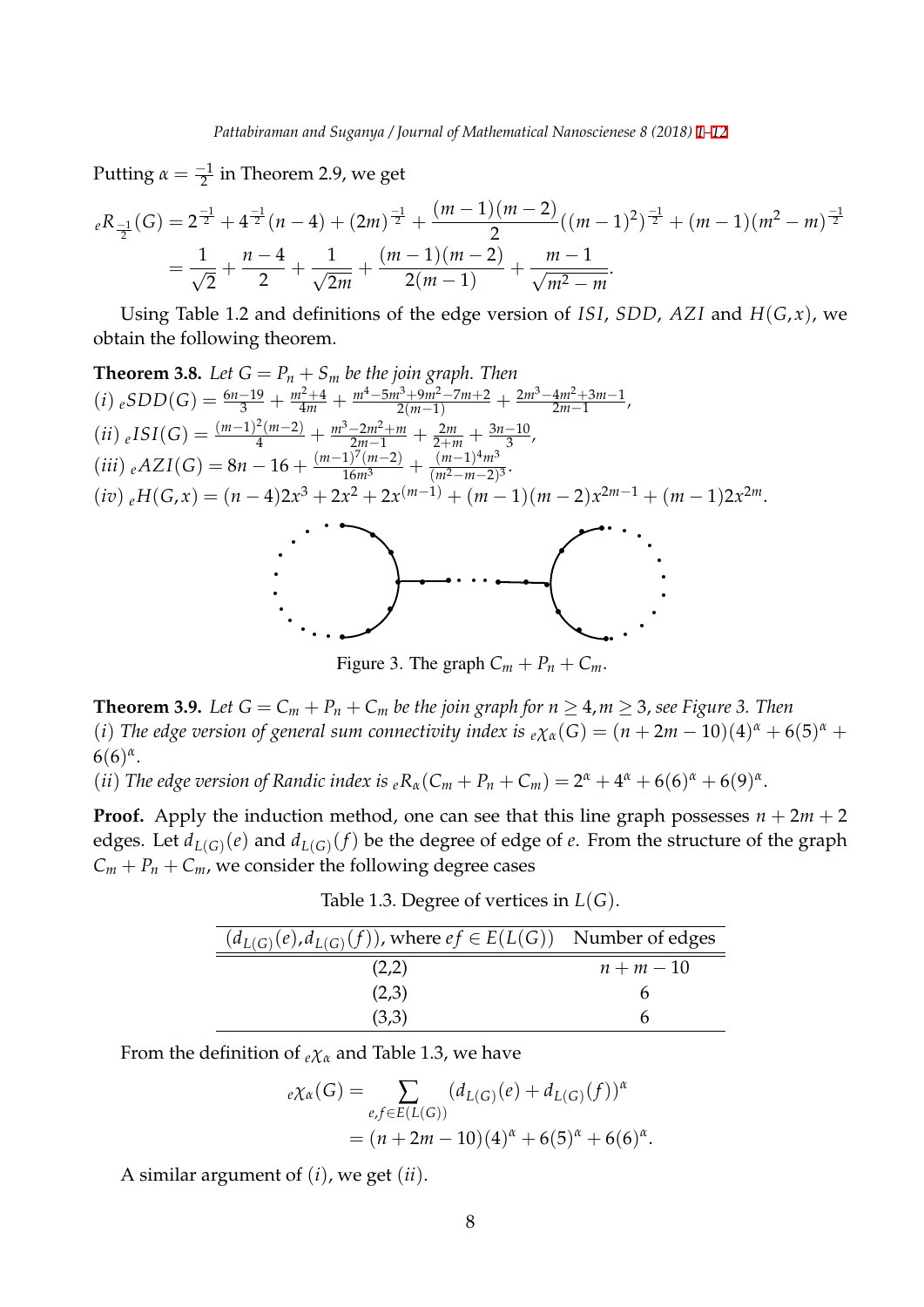**Corollary 3.10.** *Let*  $G = C_m + P_n + C_m$  *be the join graph. Then* 

$$
e\chi_{\alpha}(G) = \begin{cases} 4n - 8m + 26, & \text{if } \alpha = 1; \\ \frac{5n + 10m - 6}{20}, & \text{if } \alpha = -1; \\ 16n + 32m + 206, & \text{if } \alpha = 2; \\ (2n + 2m - 10) + 6\sqrt{5} + 6\sqrt{6}, & \text{if } \alpha = \frac{1}{2}; \\ \frac{n + 2m - 10}{2} + \frac{6}{\sqrt{5}} + \frac{6}{\sqrt{6}}, & \text{if } \alpha = \frac{-1}{2}. \end{cases}
$$

**Corollary 3.11.** Let  $G = C_m + P_n + C_m$  be the join graph. Then

$$
{}_{e}R_{\alpha}(G) = \begin{cases} 2(2n + 4m + 5), & \text{if } \alpha = 1; \\ \frac{1}{12}(3n + 6m - 10), & \text{if } \alpha = -1; \\ 16n + 32m + 542, & \text{if } \alpha = 2; \\ 2n + 4m - 2 + 2\sqrt{6}, & \text{if } \alpha = \frac{1}{2}; \\ \frac{n + 2m - 6 + 2\sqrt{6}}{2}, & \text{if } \alpha = \frac{-1}{2}. \end{cases}
$$

Using Table 1.3 and definitions of the edge version of the indices *ISI*, *SDD*, *AZ I* and  $H(G, x)$ , we obtain the following theorem.

**Theorem 3.12.** *Let*  $G = C_m + P_n + C_m$  *be the join graph. Then*  $(i)$   $_eSDD(G) = 2n + 4m + 5.$  $(ii)$   $_{e}ISI(G) = n + 2m + \frac{31}{5}.$  $(iii)$   ${}_{e}AZI(G) = 2n + 22m$ .  $(iv) eH(G, x) = (n + 2m)2x^3 - 4x^3(2x^2 + 2x + 5).$ 



**Theorem 3.13.** Let  $G = S_m + P_n + S_m$  be the join graph for  $n, m \geq 4$ , see Figure 4. Then (i)  $e\chi_{\alpha}(G) = (n-4)4^{\alpha} + 2(2+m)^{\alpha} + (m-1)(m-2)(2(m-1))^{\alpha} + 2(m-1)(2m-1)^{\alpha}.$ (ii)  ${}_{e}R_{\alpha}(G) = 4^{\alpha}(n-4) + 2(2m)^{\alpha} + (m-1)(m-2)((m-1)^{2})^{\alpha} + 2(m-1)(m^{2}-m)^{\alpha}.$ 

**Proof.** Apply induction method, one can see that this line graph possesses  $m(m-1) + n-2$ edges. If  $d_{L(G)}(e)$  and  $d_{L(G)}(f)$  are the degree of edge of  $e$ . From the structure of the graph  $S_m + P_n + S_m$ , we consider the following degree cases.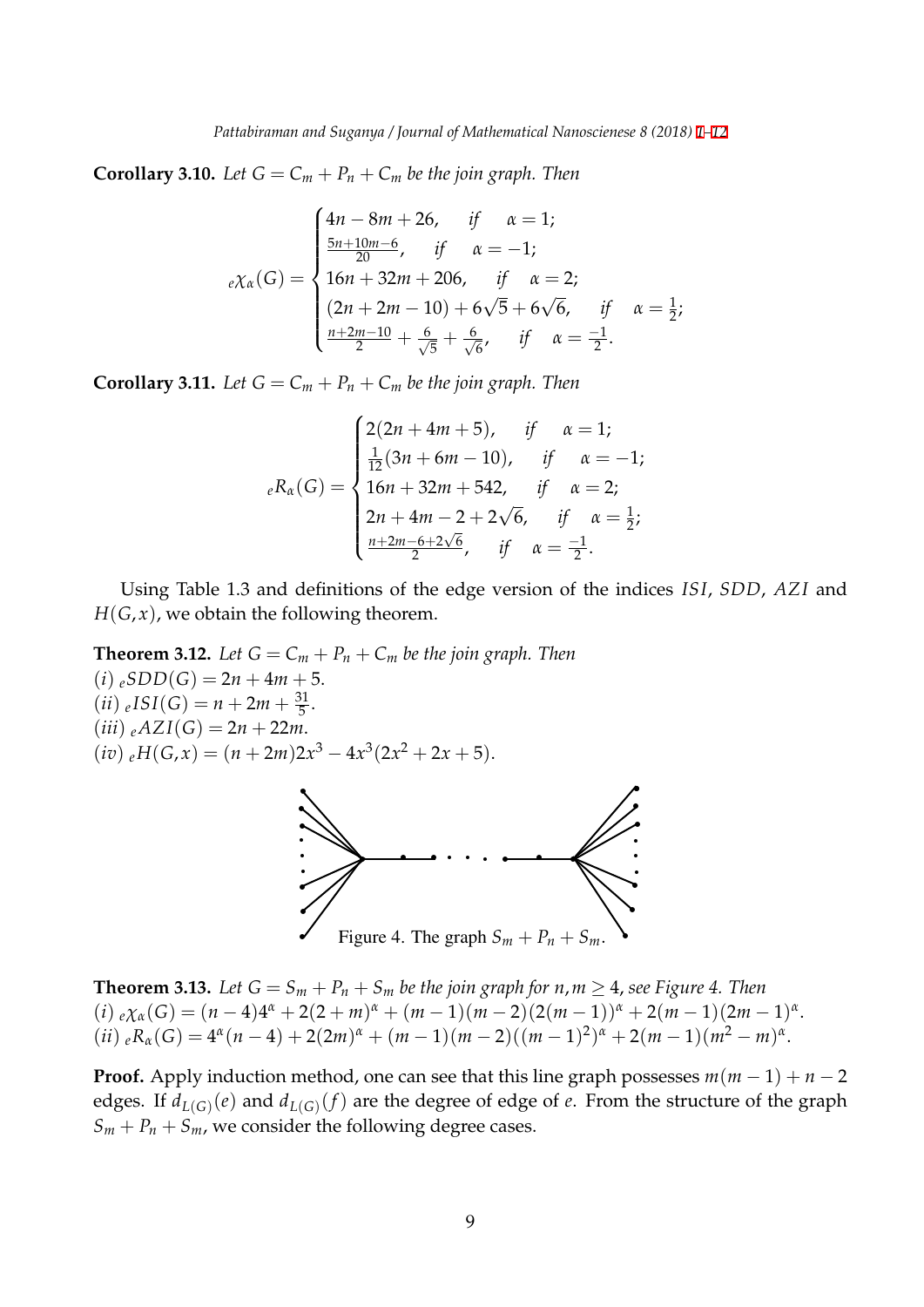Table 1.4. Degree of vertices in *L*(*G*).

| $(d_{L(G)}(e), d_{L(G)}(f))$ , where $ef \in E(L(G))$ Number of edges |              |
|-----------------------------------------------------------------------|--------------|
| (2,2)                                                                 | $n-4$        |
| (2,m)                                                                 |              |
| $(m-1,m-1)$                                                           | $(m-1)(m-2)$ |
| $(m,m-1)$                                                             | $2(m-1)$     |

From the definition of *<sup>e</sup>χα*, and Table 1.4, we have

$$
e\chi_{\alpha}(G) = \sum_{e,f \in E(L(G))} (d_{L(G)}(e) + d_{L(G)}(f))^{\alpha}
$$
  
=  $(n-4)4^{\alpha} + 2(2+m)^{\alpha} + (m-1)(m-2)(2(m-1))^{\alpha}$   
+  $2(m-1)(2m-1)^{\alpha}$ .

A similar argument of (*i*) we get the result of (*ii*).

**Corollary 3.14.** *Let*  $G = S_m + P_n + S_m$  *be the join graph. Then* 

$$
e\chi_{\alpha}(G) = \begin{cases} 2(2n + m^3 - 2m^2 + 3m - 7), & \text{if } \alpha = 1; \\ \frac{(n-4) + 2(m-2)}{4} + \frac{2}{2+m} + \frac{2(m-1)}{2m-1}, & \text{if } \alpha = -1; \\ 2m^4 - 2m^3 + 30m^2 + 4m - 74, & \text{if } \alpha = 2; \\ (n-4)2 + 2\sqrt{2+m} + (m-1)(m-2)\sqrt{2(m-1)} \\ + 2(m-1)\sqrt{2m-1}, & \text{if } \alpha = \frac{1}{2}; \\ \frac{n-4}{2} + \frac{2}{\sqrt{2+m}} + \frac{(m-1)(m-2)}{2\sqrt{(m-1)}} + \frac{2(m-1)}{\sqrt{2m-1}}, & \text{if } \alpha = \frac{-1}{2}. \end{cases}
$$

**Corollary 3.15.** Let  $G = S_m + P_n + S_m$  be the join graph. Then

$$
{}_{e}R_{\alpha}(G) = \begin{cases} m^{4} - 3m^{3} + 5m^{2} - m - 14, & \text{if } \alpha = 1; \\ \frac{n-4}{4} + \frac{m^{2} + m - 3}{m(m-1)}, & \text{if } \alpha = -1; \\ 16n + 2m^{5} + 3m^{4} - 6m^{3} + 12m^{2} - 4m - 63, & \text{if } \alpha = 2; \\ (n-4)2 + 2\sqrt{2m} + (m-1)^{2}(m-2) + \sqrt{2(m-1)}m^{2} - m, & \text{if } \alpha = \frac{1}{2}; \\ \frac{2(m-1)}{m^{2} - m} + (m-2) + \frac{2}{\sqrt{2m}} + \frac{(n-4)}{4}, & \text{if } \alpha = \frac{-1}{2}. \end{cases}
$$

Using Table 1.4 and definitions of the edge version of *ISI*, *SDD*, *AZ I* and *H*(*G*, *x*), we obtain the following theorem.

**Theorem 3.16.** Let 
$$
G = S_m + P_n + S_m
$$
 be the join graph. Then  
\n(i)  $eSDD(G) = 2(n-4) + \frac{3m^4 - 9m^3 + 16m^2 - 10m + 1}{m(n-1)}$ .  
\n(ii)  $eISI(G) = n - 4 + \frac{4m}{m+2} + \frac{m^3 - 4m^2 + 5m - 2}{2} + \frac{m^3 - m^2}{2m - 1}$ .  
\n(iii)  $eAZI(G) = 8n + (m-1)^4 \left( \frac{(m-2)(m-1)^2}{2m-4} + \frac{2m^3}{2m-3} \right) - 16$ .  
\n(iv)  $eH(G,x) = 2x^3(n-4) + 4x^{m+1} + (m-1)(m-2)2x^{2m-1} + 2(m-1)2x^{2m-2}$ .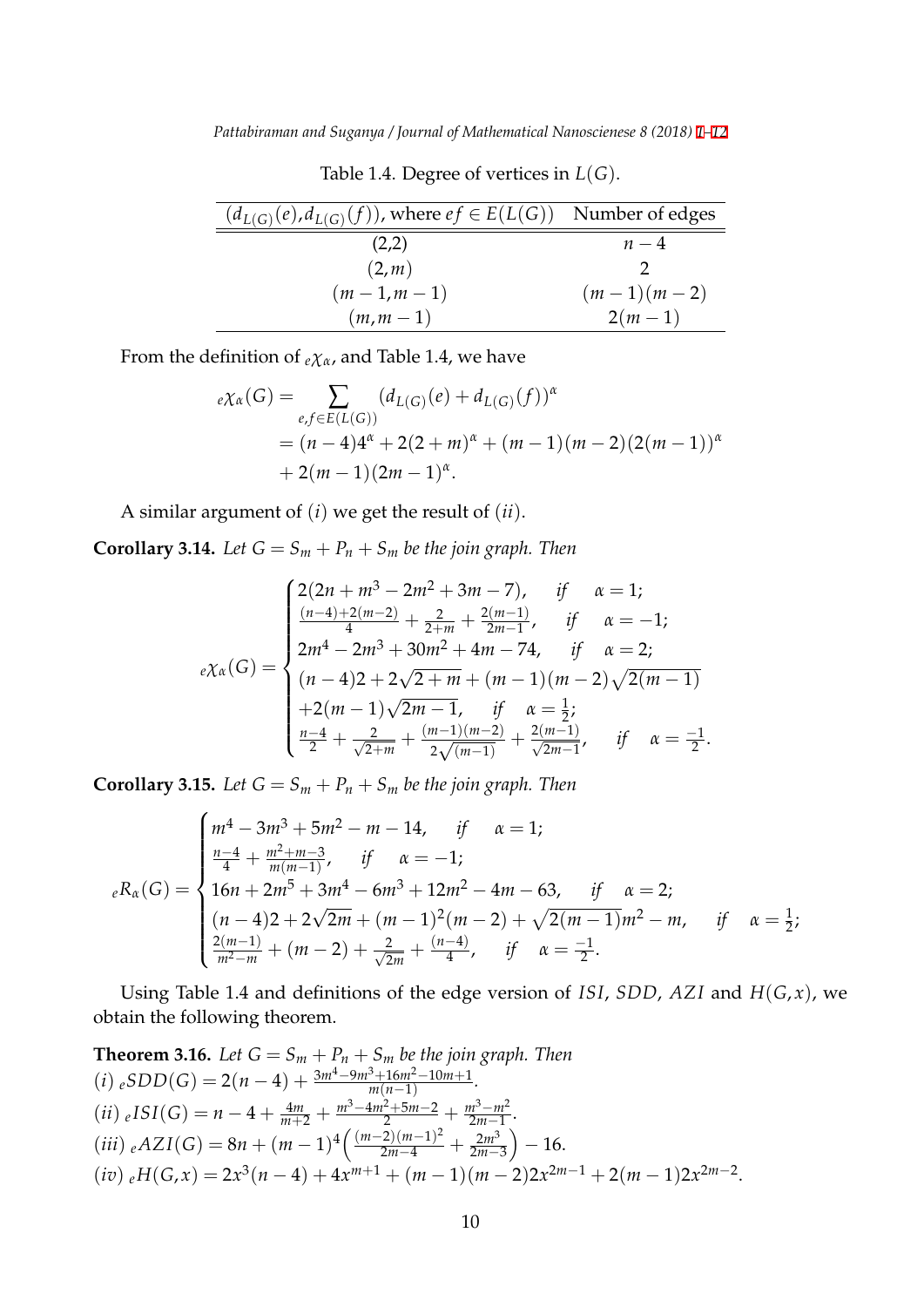

Figure 5. The graph  $C_m + P_n + S_r$ .

**Theorem 3.17.** *Let*  $G = C_m + P_n + S_r$  *be the join graph for*  $n, r \geq 4, m \geq 3$ *, see Figure* 5. *Then* (i)  $e\chi_{\alpha}(G) = (n+m-7)4^{\alpha} + 3(5)^{\alpha} + r + 1^{\alpha} + 3(6)^{\alpha} + \frac{(r-1)(r-2)}{2}(2(r-1))^{\alpha} + (r-1)(2r-1)^{\alpha}.$ (ii)  ${}_{e}R_{\alpha}(S_m + P_n + S_r) = (n + m - 7)4^{\alpha} + 3(6)^{\alpha} + (2(r - 1))^{\alpha} + 3(9)^{\alpha} + \frac{(r-1)(r-2)}{2}(r-1)^{\alpha} +$  $(r-1)(r(r-1))^{\alpha}$ .

**Proof.** Apply induction method, one can see that this line graph possesses  $\frac{2(n+m)+(r-1)r}{2}$ edges. Let  $d_{L(G)}(e)$  and  $d_{L(G)}(f)$  are the degree of edge of  $e$ . From the structure of the graph  $C_m + P_n + S_r$ , we consider the following degree cases.

| $(d_{L(G)}(e), d_{L(G)}(f))$ , where $ef \in E(L(G))$ Number of edges |                          |
|-----------------------------------------------------------------------|--------------------------|
| (2,2)                                                                 | $n + m-7$                |
| $(r-1,r-1)$                                                           | $\frac{(r-1)(r-2)}{r-2}$ |
| (2,3)                                                                 |                          |
| $(2,r-1)$                                                             |                          |
| (3,3)                                                                 | 3                        |
| $(r-1,r)$                                                             | $r-1$                    |

Table 1.5. Degree of vertices in *L*(*G*).

From the definitions of  $e\chi_{\alpha}$ ,  $eR_{\alpha}$ , and Table 1.4, we obtain the required results.

**Corollary 3.18.** Let  $G = C_m + P_n + S_r$  be the join graph. Then

$$
e\chi_{\alpha}(G) = \begin{cases} 4(n+m) + r^3 - 2r^2 + 2r + 4, & \text{if } \alpha = 1; \\ \frac{n+m-7}{4} + \frac{r^2 + 3r + 2}{4(r+1)} + \frac{(r-1)}{2r-1} + \frac{11}{10}, & \text{if } \alpha = -1; \\ (n+m-7)16 + 2r^4 - 6r^3 + 11r^2 - 7r + 187, & \text{if } \alpha = 2; \\ (n+m-7)2 + 3\sqrt{5} + \sqrt{r+1} + 3\sqrt{6} + \frac{(r-1)n}{2}\sqrt{2(r-1)}, & \text{if } \alpha = \frac{1}{2}; \\ \frac{n+m-7}{2} + \frac{3}{\sqrt{5}} + \frac{1}{\sqrt{r+1}} + \frac{3}{\sqrt{6}} + \frac{(r-1)(r-2)}{2\sqrt{2(n-1)}} + \frac{(r-1)}{\sqrt{2r-1}}, & \text{if } \alpha = \frac{-1}{2}. \end{cases}
$$